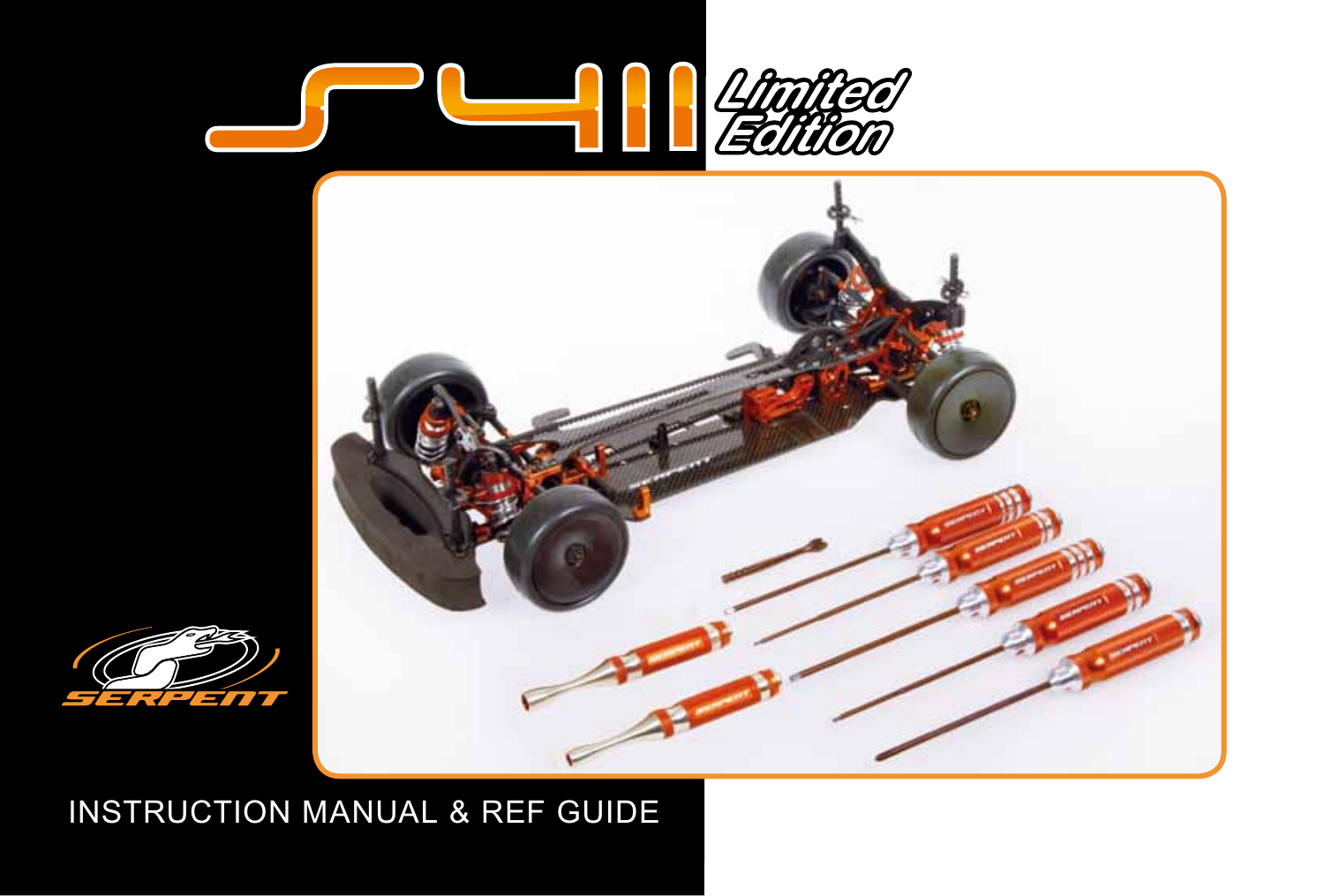

Dear Serpent 411-LE owner,

Congratulations with your Serpent 411 racing car, in the Limited Edition version.

The 411-LE includes the following extra features (compared with regular 411 kit):

- Carbon 2.25 chassis with car-number and logo engraved
- Dark Serpent orange anodising of all aluminium parts
- Additional gear differential
- Dark orange aluminium turnbuckles and track rods
- Carbon fibre battery holders
- TiN coated pivot pins front and rear
- Orange anodised tool-set consist of 8 tools, also with Serpent logo and 411-LE car number engraved.

In this extra sheet some instructions on the extra parts, and a list of the orange parts as well.

Serpent whishes you a lot of pleasure assembling the 411-LE, and racing it afterwards too.

Feel free to drop us an email (info@serpent.com) with some pictures of your assembled and race-ready 411-LE, so we can share it on our website.





Team Serpent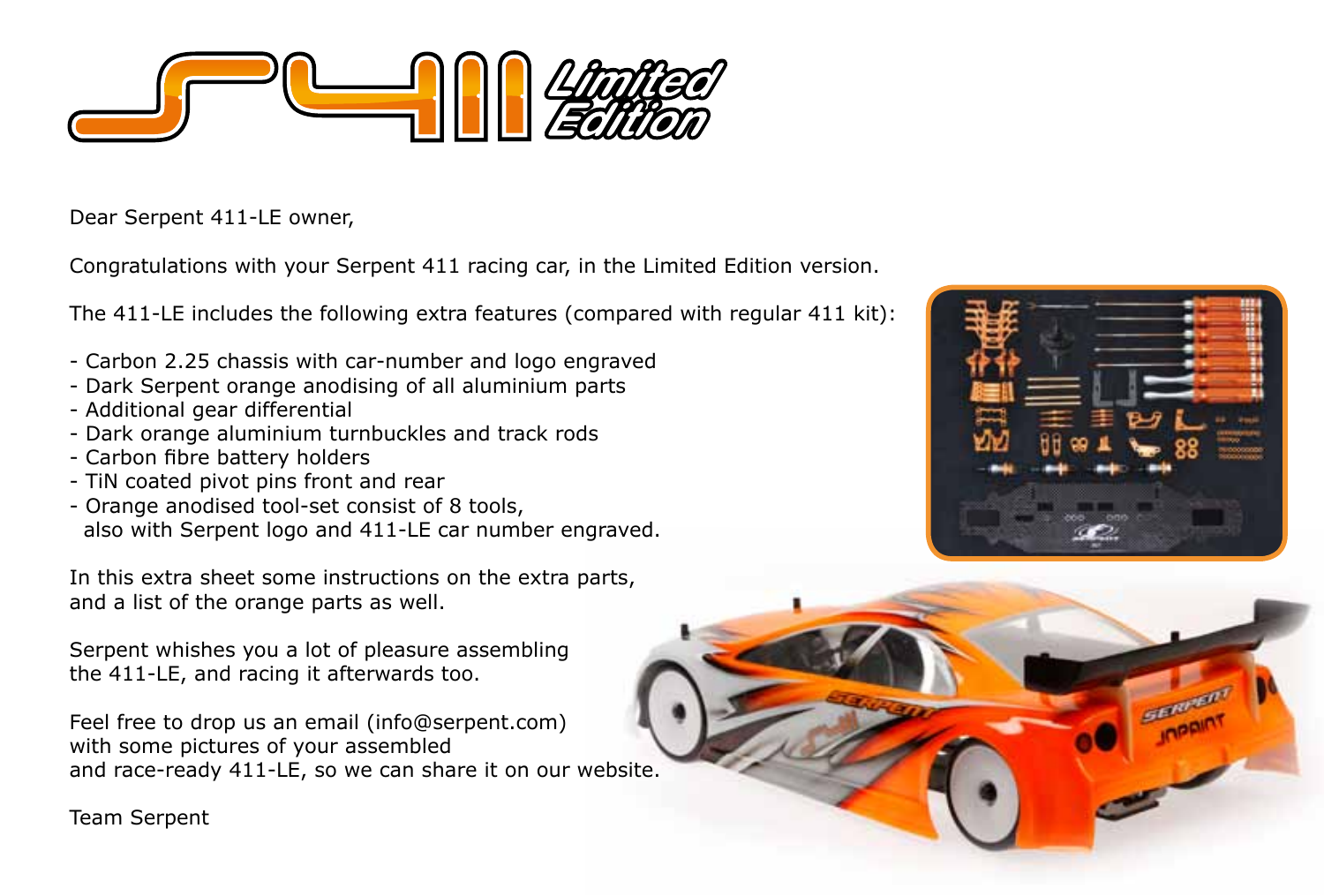

S